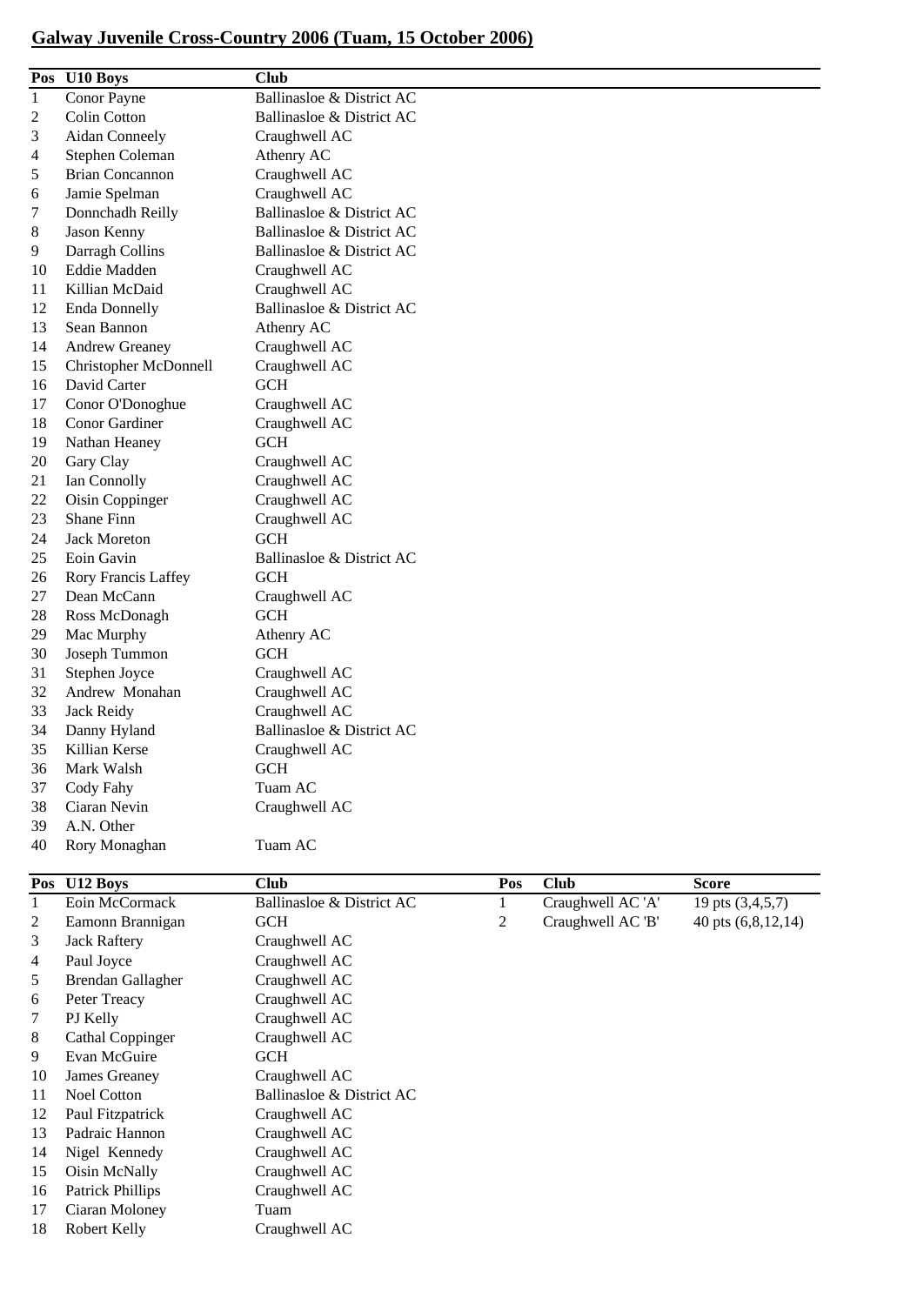|                | Pos U14 Boys           | <b>Club</b>               | Pos          | <b>Club</b>   | <b>Score</b>       |
|----------------|------------------------|---------------------------|--------------|---------------|--------------------|
| $\mathbf{1}$   | Conor O'Brien          | Portumna AC               | $\mathbf{1}$ | Craughwell AC | 18 pts (3,4,5,6)   |
| $\overline{2}$ | <b>Richard Commins</b> | <b>GCH</b>                | 2            | <b>GCH</b>    | 38 pts (2,9,13,14) |
| 3              | Micheal Hannon         | Craughwell AC             |              |               |                    |
| 4              | David Concannon        | Craughwell AC             |              |               |                    |
| 5              | Tomas Keehan           | Craughwell AC             |              |               |                    |
| 6              | Niall Rooney           | Craughwell AC             |              |               |                    |
| 7              | Padraic McHugh         | Ballinasloe & District AC |              |               |                    |
| 8              | David Farrell          | Craughwell AC             |              |               |                    |
| 9              | James Brannigan        | <b>GCH</b>                |              |               |                    |
| 10             | Jason Kennedy          | Craughwell AC             |              |               |                    |
| 11             | Shane Conway           | Unattached                |              |               |                    |
| 12             | Dean Gavigan           | Tuam AC                   |              |               |                    |
| 13             | Shane Maloney          | <b>GCH</b>                |              |               |                    |
| 14             | Ruairi Coyle           | <b>GCH</b>                |              |               |                    |
| 15             | Paul McGill            | Craughwell AC             |              |               |                    |
| 16             | Padraic Tobin          | Craughwell AC             |              |               |                    |
| 17             | Stephen Walsh          | Tuam AC                   |              |               |                    |
| 18             | <b>Arthur Staszek</b>  | guest                     |              |               |                    |
|                |                        |                           |              |               |                    |
|                | Pos U16 Boys           | <b>Club</b>               |              |               |                    |
| $\mathbf{1}$   | Conor Caulfield        | Athenry AC                |              |               |                    |
| 2              | David Gow              | <b>GCH</b>                |              |               |                    |
| 3              | Sean Diskin            | <b>GCH</b>                |              |               |                    |
| 4              | Ryan Harrington        | GCH                       |              |               |                    |
| Pos            | U18 Boys               | <b>Club</b>               |              |               |                    |
| 1              | Diarmuid Moloney       | Tuam AC                   |              |               |                    |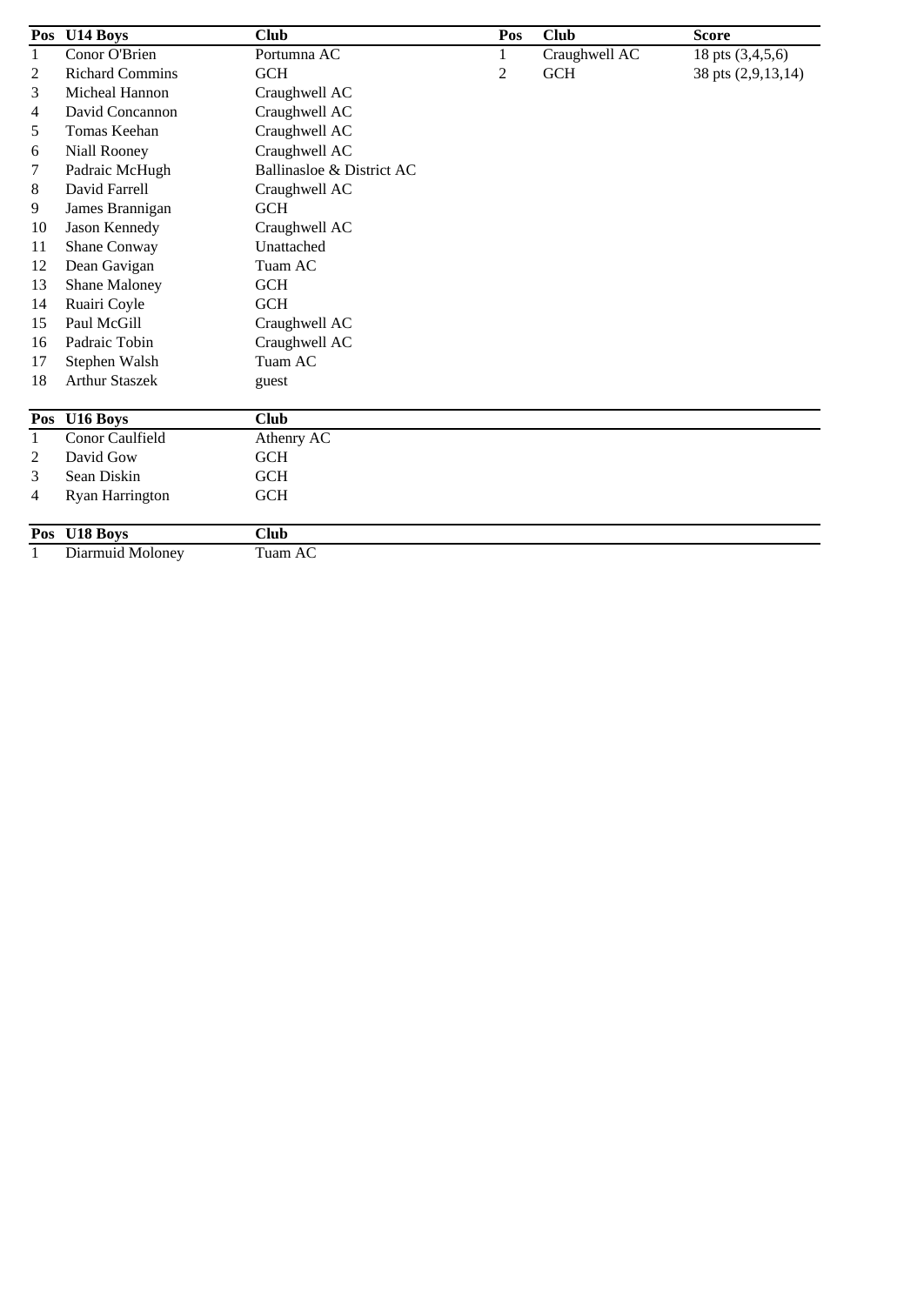## **Galway Juvenile Cross-Country 2006 (Tuam, 15 October 2006)**

| <b>Pos</b>   | <b>U10 Girls</b>       | <b>Club</b>               |
|--------------|------------------------|---------------------------|
| $\mathbf{1}$ | Laura Ann Costello     | <b>GCH</b>                |
| 2            | Meabh Brannigan        | <b>GCH</b>                |
| 3            | Tara McNally           | Craughwell AC             |
| 4            | Ciara Greene           | Ballinasloe & District AC |
| 5            | Liza O'Regan           | Tuam AC                   |
| 6            | Grainne McDaid         | Craughwell AC             |
| 7            | Grace Kelly            | Craughwell AC             |
| 8            | Rachel O'Brien         | Athenry AC                |
| 9            | Orla Gaffney           | <b>GCH</b>                |
| 10           | Ellen Treacy           | Craughwell AC             |
| 11           | Emma Byrne             | Craughwell AC             |
| 12           | Ellen Fitzpatrick      | Craughwell AC             |
| 13           | Stephanie Gilmore      | Tuam AC                   |
| 14           | Caitlin Moloney        | Tuam AC                   |
| 15           | Hannah Rabbitte        | Craughwell AC             |
| 16           | Aoife Donovan          | <b>GCH</b>                |
| 17           | Orlaith Moloney        | Craughwell AC             |
| 18           | Andewa Tobin           | Craughwell AC             |
| 19           | <b>Eimear Flaherty</b> | Craughwell AC             |
| 20           | Clare Whyte            | <b>GCH</b>                |
| 21           | Lisa Doran             | Craughwell AC             |
| 22           | Emma Gaffney           | Craughwell AC             |
| 23           | Ashling Keady          | Craughwell AC             |
| 24           | Ciara Kerse            | Craughwell AC             |
| 25           | Dawn Gavigan           | Tuam AC                   |
| 26           | Raine McCann           | Craughwell AC             |
| 27           | Ashleen Nee            | Craughwell AC             |
| 28           | Roisin Waldron         | Tuam AC                   |
| 29           | Amy Hynes              | Craughwell AC             |

|              | Pos U12 Girls         | <b>Club</b>               |   | Pos Club                  | <b>Score</b>          |
|--------------|-----------------------|---------------------------|---|---------------------------|-----------------------|
| $\mathbf{1}$ | Marie Touhy           | Athenry AC                | 1 | Ballinasloe & District AC | 27 pts (4,6,8,9)      |
| 2            | Orlaith McGrath       | Athenry AC                | 2 | Athenry AC                | 28 pts (1,2,10,15)    |
| 3            | Laura Porter          | Craughwell AC             | 3 | Craughwell AC 'A'         | 34 pts (3,5,12,14)    |
| 4            | Kate Burke            | Ballinasloe & District AC | 4 | GCH 'A'                   | 53 pts (7,11,16,19)   |
| 5            | Orla McDaid           | Craughwell AC             | 5 | Craughwell AC 'B'         | 87 pts (13,22,24,28)  |
| 6            | Annie May Bourne      | Ballinasloe & District AC | 6 | GCH 'B'                   | 125 pts (20,32,34,39) |
| 7            | Emma Johnson          | <b>GCH</b>                |   |                           |                       |
| 8            | Michelle Burke        | Ballinasloe & District AC |   |                           |                       |
| 9            | Veronica Burke        | Ballinasloe & District AC |   |                           |                       |
| 10           | Maria Cooney          | Athenry AC                |   |                           |                       |
| 11           | Aedin Hannahoe        | <b>GCH</b>                |   |                           |                       |
| 12           | Sinead Gaffney        | Craughwell AC             |   |                           |                       |
| 13           | Claire Ryder          | Craughwell AC             |   |                           |                       |
| 14           | Caoimhe Quill         | Craughwell AC             |   |                           |                       |
| 15           | Lorna Hannon          | Athenry AC                |   |                           |                       |
| 16           | Eithne Nic Aodha Bhui | GCH                       |   |                           |                       |
| 17           | Muireann Moloney      | Craughwell AC             |   |                           |                       |
| 18           | Siobhan Gardiner      | Craughwell AC             |   |                           |                       |
| 19           | Adele Cadogan         | <b>GCH</b>                |   |                           |                       |
| 20           | Katie Carter          | <b>GCH</b>                |   |                           |                       |
| 21           | Mary Walsh            | Ballinasloe & District AC |   |                           |                       |
| 22           | Rosie Moran           | Craughwell AC             |   |                           |                       |
| 23           | Emma Grady            | Athenry AC                |   |                           |                       |
| 24           | Gabrielle Tobin       | Craughwell AC             |   |                           |                       |
| 25           | <b>Ursula Curley</b>  | Craughwell AC             |   |                           |                       |
| 26           | Roisin Dobey          | <b>GCH</b>                |   |                           |                       |
| 27           | Sinead Fahy           | Ballinasloe & District AC |   |                           |                       |
| 28           | Ella Bryan            | Craughwell AC             |   |                           |                       |
| 29           | Tara Murphy           | Athenry AC                |   |                           |                       |
| 30           | Lisa Hynes            | Craughwell AC             |   |                           |                       |
| 31           | Eleanor Whyte         | <b>GCH</b>                |   |                           |                       |